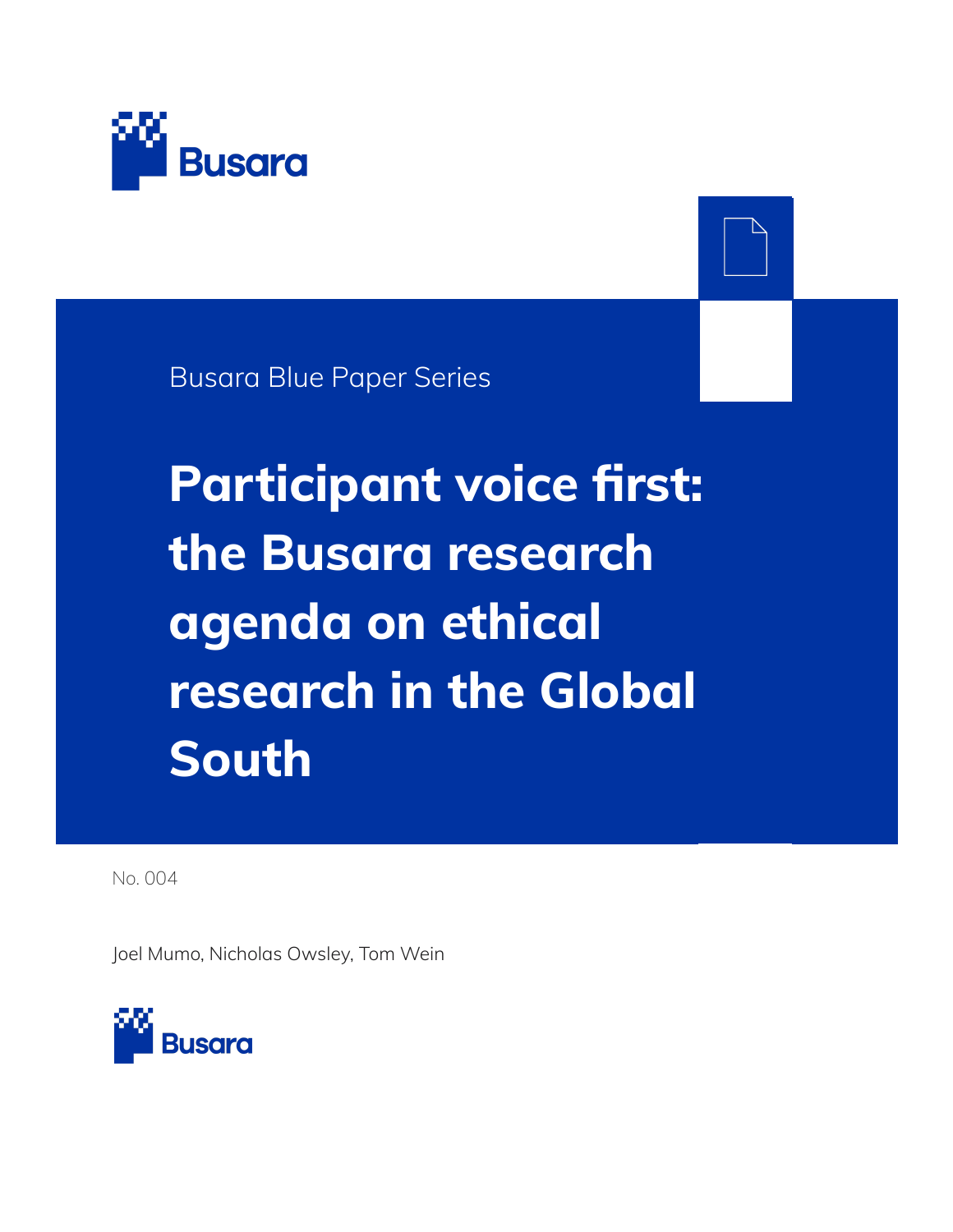### **Participant voice first: the Busara research agenda on ethical research in the Global South**

Joel Mumo<sup>1</sup>, Nicholas Owsley<sup>2</sup>, Tom Wein<sup>3</sup>

#### **Author Affiliations:**

<sup>[1]</sup> The Busara Center for Behavioral Economics. Corresponding author: [joel.mumo@busaracenter.org](mailto:joel.mumo@busaracenter.org) <sup>[2]</sup> The Busara Center for Behavioral Economics; University of Chicago [3] The Dignity Project

**Non-Author Contributions:** We are indebted to all our participants. We are grateful to Johannes Haushofer, James Vancel, Chaning Jang, David Clarance, Jennifer Adhiambo, Irene Ngina and many more for their preceding work on setting Busara's internal research agendas. Special thanks are reserved for Anisha Singh, who guided and reviewed this work through several versions.

**Conflicts of Interest:** There are no Conflicts of Interest to declare for this study

**The Busara Blue Paper Series** is a collection of working papers on topics relevant to experimental and behavioral economics in the Global South. All papers comply with Busara's Open Science and research ethics policies, have IRB approval, and all study materials and data are to be published on the Open Science Framework [www.osf.io.](http://www.osf.io) Papers are circulated for discussion and comment - feedback on the paper directly to the corresponding author is welcomed.

© Busara Center for Behavioral Economics, 2021

Busara is a research and advisory firm dedicated to advancing and applying behavioral science in the global south. Daykio Plaza, Ngong Road, Nairobi, Kenya | [busaracenter.org](https://www.busaracenter.org) | +254 713 474 296.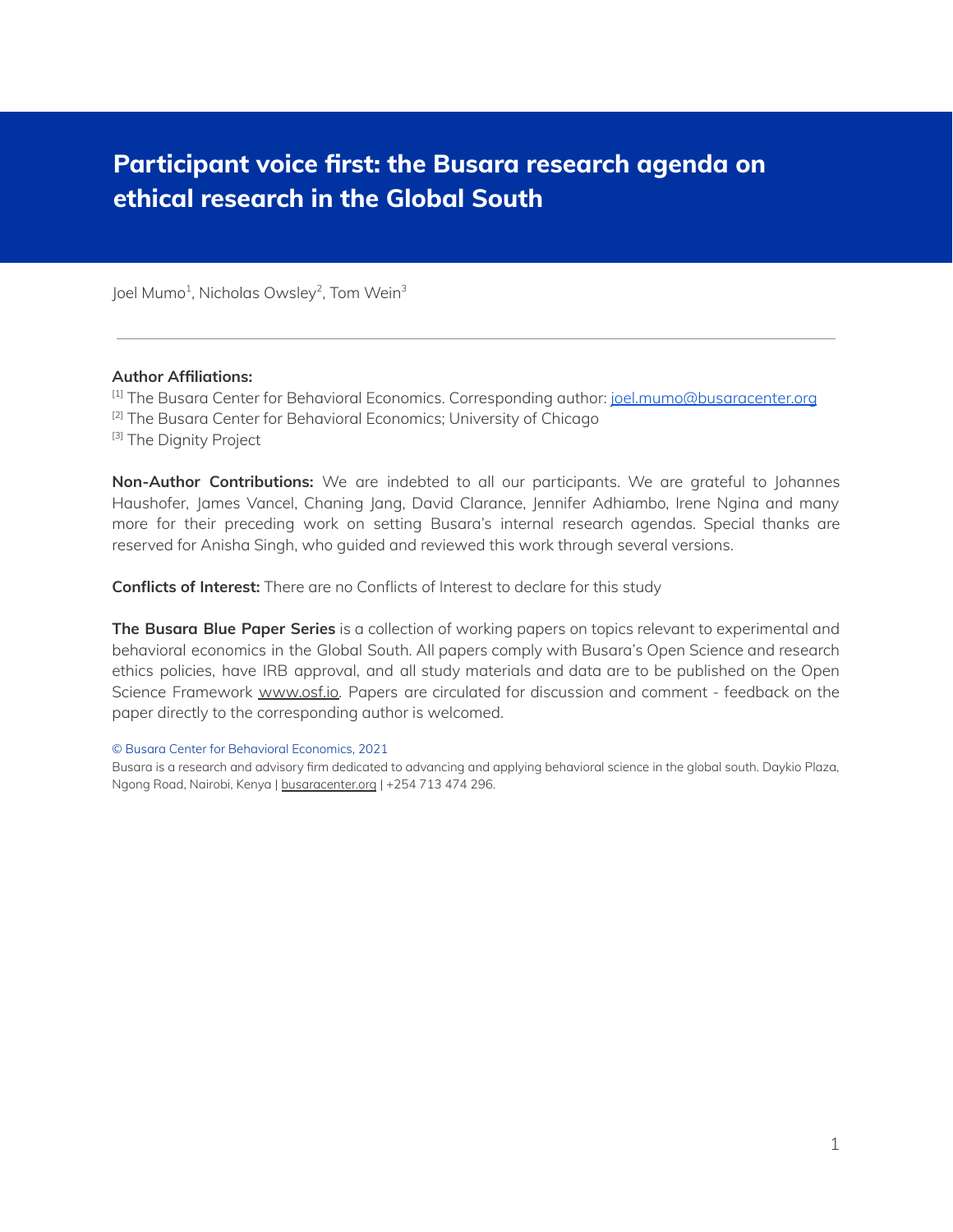**Participant voice first: the Busara research agenda on ethical research in the Global South**

# **Abstract**

The use of experiments in social science has brought huge gains in our knowledge of the world. However, in recent debates, sharp critiques of the power imbalances of the discipline have been made. There have been some responses on how we can improve our approach to be more ethical. These responses have often conceived of research ethics rather narrowly, and not included wider responsibilities beyond the protection of participants. Often missing from both sides has been empirical study of the preferences of those research participants, and the societies they belong to. As part of our commitment to racial, gender and wider social justice, commitment to advancing the voices of research participants, and under the banner of our values of respect and purpose, Busara proposes to organise and formalise its agenda on research ethics. We will combine past learnings with new studies over the next three years, to deeply understand the experiences of research participants, and find better ways of closing the loop in communication with those participants. From there, we will co-create, test and disseminate changes to research processes and practices that improve participant welfare and uphold ever-higher standards of ethical practice. We believe that this is both more just, and likely to produce better quality research.

**JEL Codes:** A13; C90; D91

**Key Words:** ethics, participation, behavioral science, Global South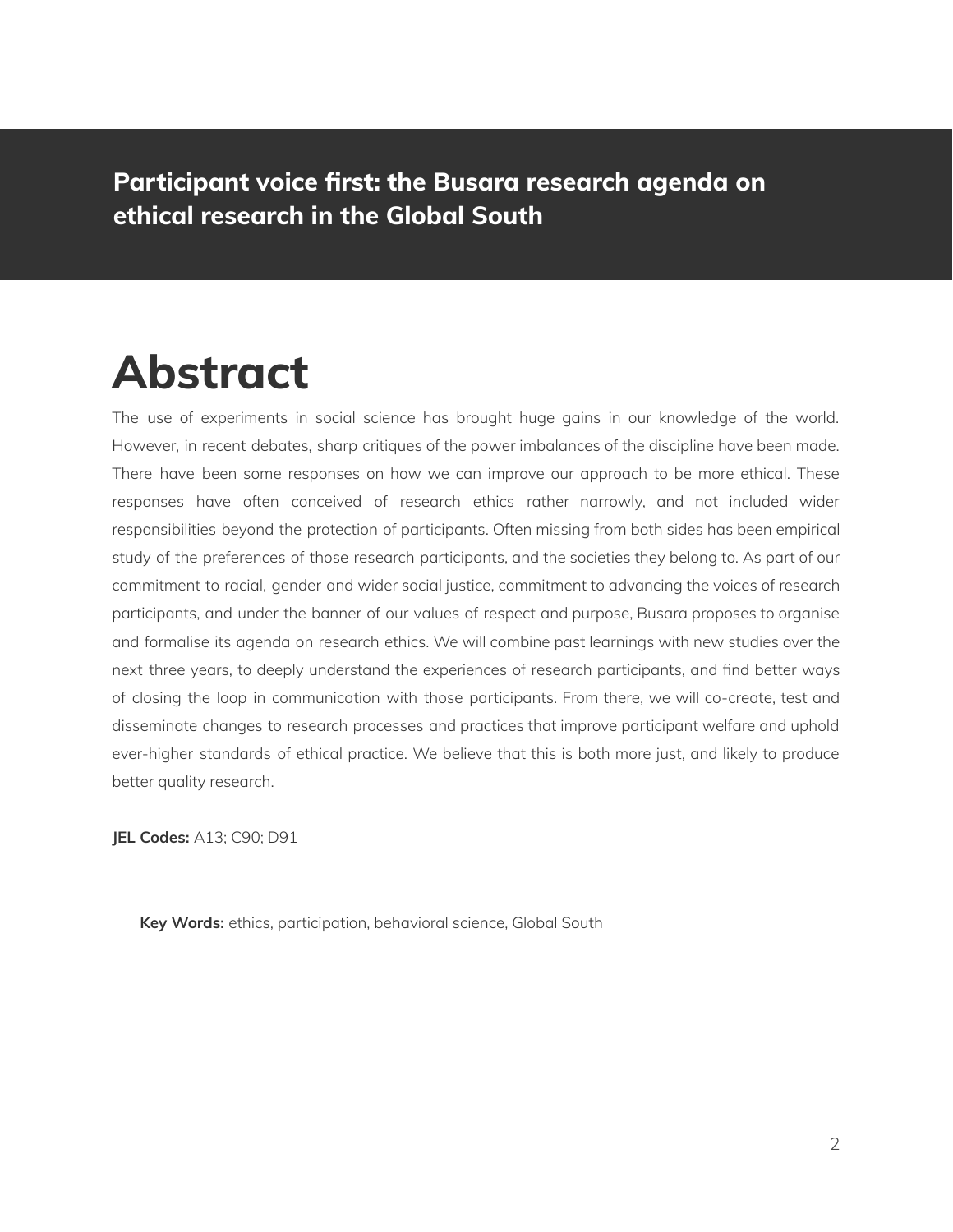### **Global debate**

Experiments in the social sciences have taught us an enormous amount in recent decades (Falk & Heckman, 2009; Duflo & Banerjee, 2013). Yet there has also been considerable criticism of a perceived dominance of experimentation in the study of development, which critics hold represents and deepens fundamental power imbalances in the production of knowledge (Amarante et al, 2021). A special issue of World Development (Volume 127, March 2020) reviewed many of the issues, with important critiques made by Nimi Hoffman and Kaplan et al in particular. A further set of

#### **Our agenda**

**Busara Center for Behavioral Economics** works with researchers and organisations to advance and apply behavioral science in pursuit of poverty alleviation. In three Busara 'Blue Papers', we are laying out our three year (2022-2025) research agenda on methods, cross-cultural validation and research ethics in line with that mission. This is part of our commitment to rigorous, respectful research in the Global South. We would be glad to discuss collaborations on any of these core questions, and we welcome feedback on these agendas.

strongly worded criticisms was published by the CODESRIA Bulletin, featuring contributions from several African researchers, as well as Hoffman once again. These criticisms go further than the methodological cases that have long been made by Deaton (e.g. Deaton & Cartwright, 2018) and Lant Pritchett (2018). Those older criticisms, though sometimes made in ethical terms, were mostly focused on misallocation of resources and the problems of causal inference. More recent criticisms have centred on the power imbalances present in much research. They argue that these imbalances mean that when research is conducted in the Global South, it replicates and perpetuates colonial relationships. They note that almost all the money, theory and hypotheses for this research comes from the West, and that as a result, the knowledge produced serves Western academic career advancement more than actual development policy. The recommendations and findings generated by this work, they argue, are insufficiently grounded in the realities and experiences of those in the Global South, and so have only limited validity and value to the people and places they ostensibly seek to serve. When research is done poorly, it can harm many people - including 'field' research staff (Steinert et al, 2021). As Hoffman (2020) makes clear, if a research project cannot be conducted ethically, with accountability structures to ensure that it is, then it should not go ahead. More than that, we are optimistic that good ethical practice enhances the quality of data collected too (Crow et al, 2007), because when research is genuinely inclusive, it better represents the voices and worlds of those we seek to study (Cornwall & Jewkes, 1995).

The scope of these debates about how to conduct research ethically go well beyond those usually encompassed by the term 'research ethics' (Herington & Tanona, 2020). We need to move beyond a narrow focus only on the welfare of individual participants (Camfield & Palmer-Jones, 2015), though of course that remains crucial too, and examine our role in a wider ecosystem of international development knowledge, especially when our research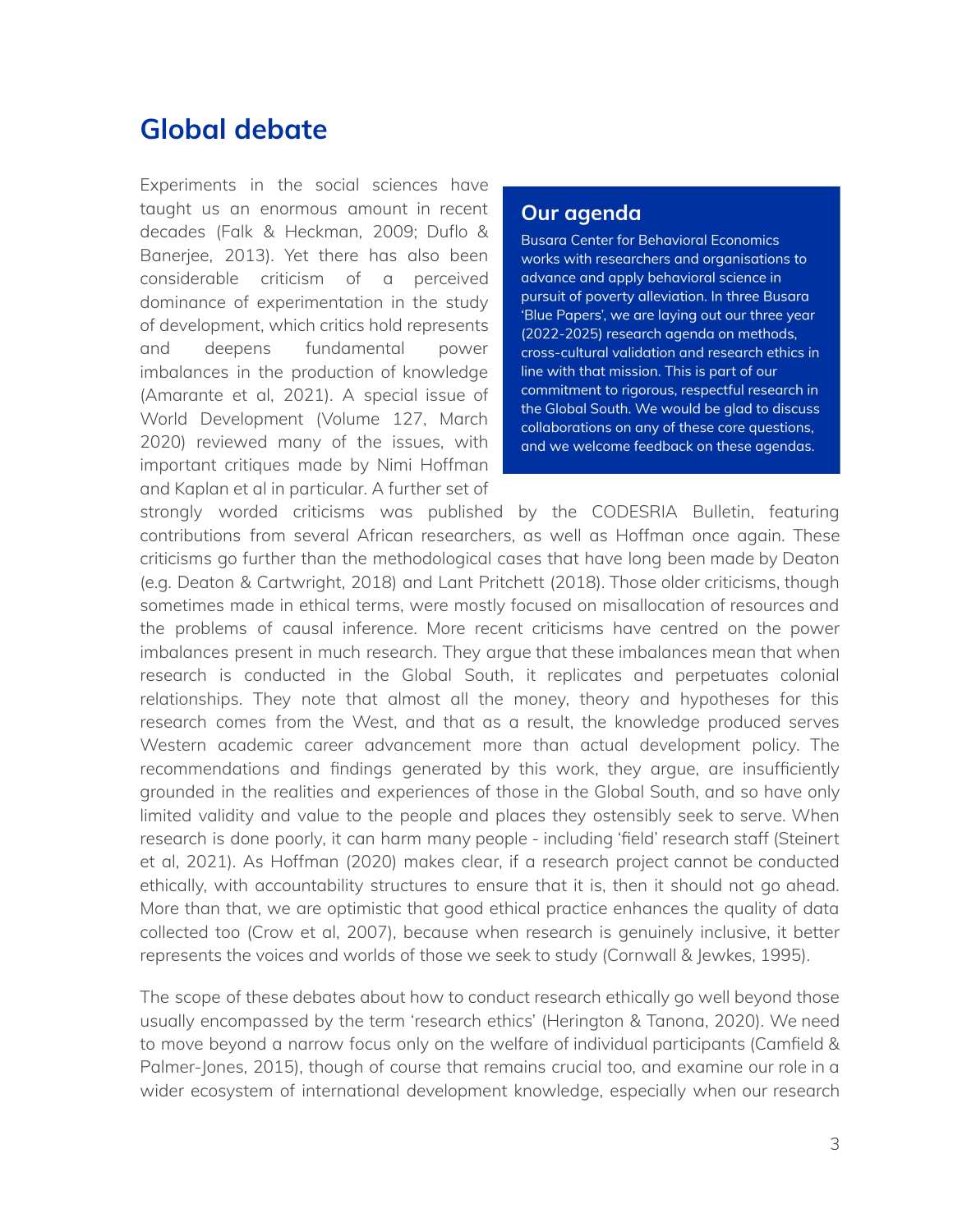findings are likely to have an impact on policy and programs (Barnett & Camfield, 2016; Scott, 2016).

A number of researchers, whose work has been founded on experimentation in the Global South, have responded to these criticisms of RCTs with suggestions for more ethical conduct in experimentation (Humphreys, 2020). Several of these have highlighted the close relationship between ethical practice and data quality. The most recent of these, reviewing several previous articles, is that by David Evans (2021). Evans aggregates nine practical suggestions for planning, conducting and writing up RCTs. Other important contributions have been made by Asiedu et al (2021), Cronin-Furman & Lake (2018), Groves Williams (2016), as well as a book chapter by Glennerster and Powers (2016). Glennerster and Powers highlight how the US Belmont Principles of ethical research apply to the particular challenges of experimental research in the Global South. Asiedu et al seek to ensure we are paying attention to these concerns with a call for more comprehensive reporting of ethical considerations in paper appendices. Groves Williams (2016) charts the many inconsistencies in the way we presently approach this problem. Only Cronin-Furman & Lake move beyond the standard Belmont principles to examine what research for equity would look like (specifically in relation to conflict research, but their recommendations have wider applicability for research in the Global South). They detail the many ethical risks that arise when there are power imbalances between researchers and other participants, and offer a checklist of ways to protect research subjects, partners and assistants. Naturally these papers build on much older ethical debates that have run throughout the history of social science, often building on work done in the medical sciences (Resnik, 2020). $^1$ 

We believe that ethical experimental research can mean something more. In Busara's view, missing so far from these debates is the voice of those who participate in this research. What does 'ethical research' mean to them? Of the many ideas for more ethical research, which would they value? What harms do they themselves perceive? How do they think about and prioritise privacy, confidentiality, vulnerability and related ideas? Are the options suggested by various Western scholars well-aligned with the interests of those they seek to protect, as they themselves see them? How do they think about the constructs and principles that underlie ethics, such as dignity and respect (Wein, 2020)? How does all this vary among different places and different social groups? Do our participants believe that we are drawing accurate conclusions based on high quality data, or do they have doubts? We propose to adopt participatory research methods, in order to draw on the voices of those who participate in research to prioritize among the various ameliorative options. Their preferences may often differ in surprising ways from our own (Redfern et al, 2019). This would begin to generate a preference-driven empirical basis for our ethics-focused practices, centred on those who participate in social science research

 $1$  An exceptionally useful bibliography has been prepared by Douglas MacKay (Cohn & MacKay, n.d.): https://dmackay.web.unc.edu/ethics-of-field-experiments-a-bibliography/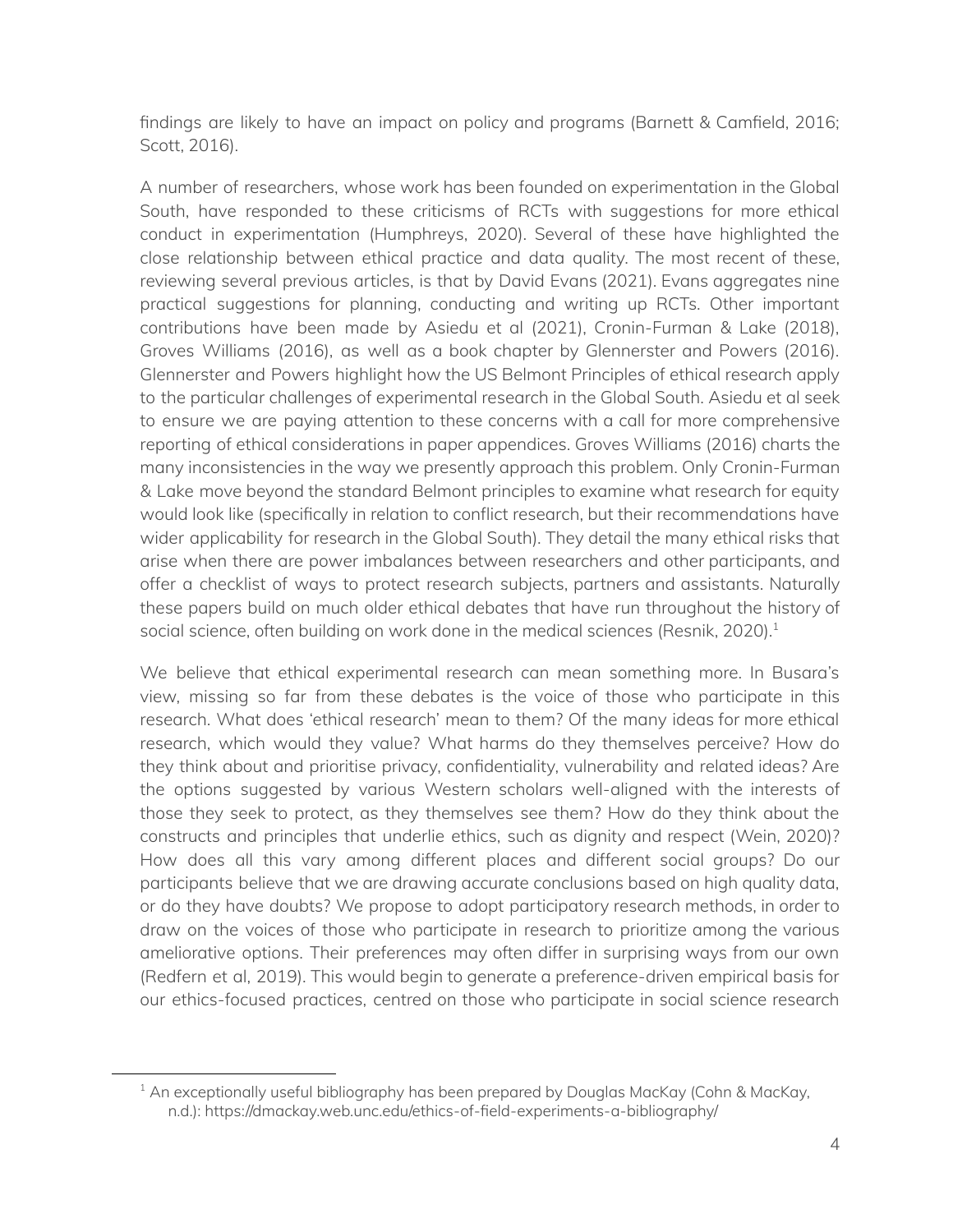in the Global South. These practices would then apply to all types of research and evaluation projects, whatever methodological approach they employ.

These critiques come at a time when many institutions, including in the worlds of research and international development, are wrestling with urgent ethical failures around race (Ampofo, 2016; Pailey, 2020) and gender (Brown (ed.), 2019; Goncharenko, 2021). Any new articulation of principles of research ethics must also respond to that wider ethical challenge, and seek to create relationships of justice, not merely beneficence (Barnett & Camfield, 2016).

These critiques also come at a time when research itself is changing - as we detail in an accompanying Blue Paper on our methods research agenda. As we strive to be more ethical, we must do so in ways that reflect the changing situation when it comes to the methods we employ. In particular, remote research through digital means was already becoming more common before 2020, and the dislocations brought by the pandemic have greatly accelerated that trend (Richardson et al, 2021; Hensen et al, 2021).

#### **The story of ethics research at Busara**

In everything we do, Busara seeks to elevate the values of respect and purpose. Our research should be at the centre of that. Our commitment to these values has led us to study a series of urgent and highly sensitive moral questions that have challenged us to ensure ethical practices in our work, including poverty, violence, discrimination based on gender and ethnicity, altruism and recipient preferences in aid. Our partnerships with activists in Kenya and Uganda have challenged us to analyse power and privilege in our own work. Over the years our language has evolved along with our learnings; where we used to say 'subjects', we now always say 'participants', for instance. In the past year we have led an internal process to enhance our internal commitment to racial, gender and social justice, especially in working with vulnerable populations, with new commitments to diversify and protect our staff, partners and research participants.

Some of our most sustained work on research ethics has come in our studies of stress and mental health. These large academic studies, together with Princeton University, challenged us to deploy especially careful procedures to safeguard participants' health and wellbeing. A similar process happened with our work on 'phone sensing' data collection; knowing that this was a new and unfamiliar form of data collection, we undertook an extensive phase of piloting to ensure participants had a deep knowledge of what they were consenting to.

In more recent years, we have had the opportunity to develop projects that directly focus on ethical methods - for development practitioners and researchers alike. This has included a study of data and privacy with more than 10,000 people in India and Kenya, and recent studies of dignity and respectful practice. We are presently collaborating with Feedback Labs to reflect on how we can listen better. In 2020, we examined qualitatively whether participation in our lab was as inclusive of women as we would hope.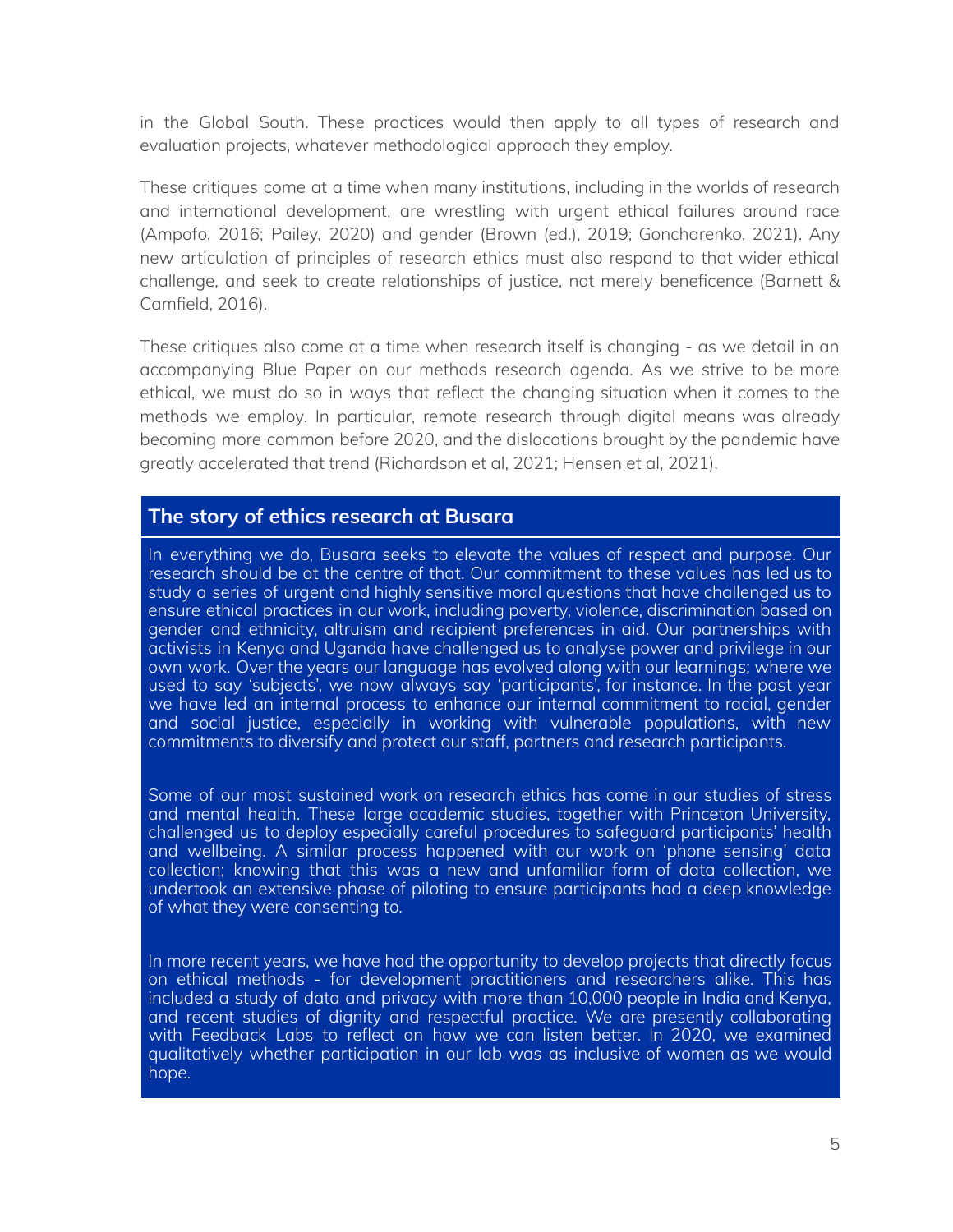These more recent projects are important because results were published and widely internally disseminated. This has not always been the case. Often our learning from piloting work has remained with the individuals who worked on those projects, and we have not yet fully integrated these learnings into daily practice on all our projects. The pressures and incentives of research have sometimes meant that research ethics was treated as a bureaucratic hurdle of obtaining IRB, rather than a live issue at every stage of the project. As an institution, we have had to learn a lot over the years, and we want to make sure we are going further, and doing so in a more structured way.

This research agenda will allow us to be more deliberate in building an organised base of knowledge on ever-more ethical research, and integrating it into all of our work.

### **Busara's contribution**

Our proposed body of research will contribute to the debate between critics of experimentation and those who have offered responses. At the heart of this work will be empirical research into the preferences of those with the least power and voice in the system - the research participants themselves, with whom we will work in partnership (Arnstein, 1969). We will work to close feedback loops, strengthening the voice of those participants. Throughout our research we will adopt the lens of racial, gender and wider social justice, going beyond the typical narrowly conceived concerns of IRB-centred research ethics (O'Flynn et al, 2016).

This three year, focused research agenda will seek to develop our collective understanding of the experiences and understandings of people who participate in research, starting with those in our longest-standing areas of work around Nairobi, Kenya, and expanding to other geographies such as India and Nigeria over time. We will examine what topics research should focus more on, how we can ensure participants properly reflect and represent the lives of the people we study, and how those participants can be better engaged in our studies. We will track barriers to involvement, comprehension and welfare of our participants, looking at respect, enjoyment and engagement across projects, and especially for women and groups that face racial or other oppressed identities. We will invite participants across multiple segments of the population, including those with a low socio-economic status and those who are marginalised for other reasons, to share their recommendations of what should be studied in development research and behavioral science, and how it should be done. Throughout we will privilege co-creation and participatory approaches to research (Cornwall & Jewkes, 1995), digging in to understand the constructs that underlie ethical principles. We will look both at methods and processes, and also at the research questions they are most interested in.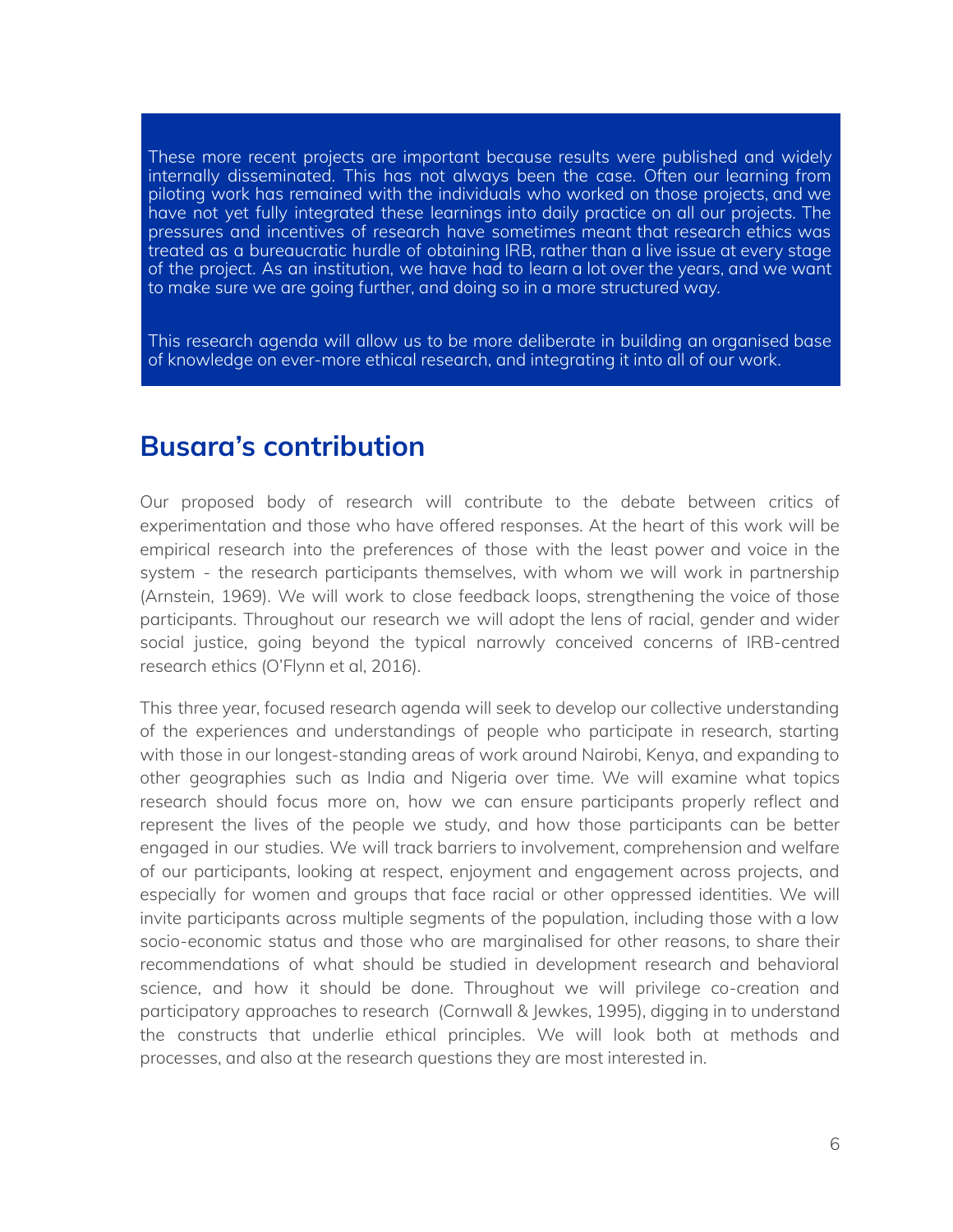We will have a special focus on how this can be done through the constraints of remote research, both collecting data through, and making recommendations to improve, Busara's KITE survey app. This will include more pre-testing of studies, soliciting open-ended feedback from participants through the existing application feedback option, soliciting such feedback from staff, conducting more focused quantitative and qualitative inquiries, experimentally varying changes to ethical procedures, and other learning opportunities in and around the KITE ecosystem.

Drawing on all this, we will develop new approaches to our research, including revised research protocols, forms of participant engagement, and different types of feedback and dissemination - approaches that have the best chance of both improving the respectfulness of our research and of increasing data quality. We will test the impact of these new approaches on participant experiences and other research outcomes, ensuring that they work well both on average and to improve the participation and experiences of minoritized population segments. Based on all this, Busara will develop a set of recommended changes for study protocols and internal ethical approvals, that have been proven to improve participant welfare and uphold ever-higher standards of ethical practice. Where the data supports this, these will be standardised protocols that can work well across multiple communities. We will work to ensure that these are practical approaches that take account of the many pressures faced by researchers that make it harder to practice ethical research (Scott, 2016). Wherever possible, we will suggest improvements that can be incorporated into remote research methods. This we will disseminate to the wider development research community, and report on in our pre-analysis plans, papers and reports in line with the recommendations of Asiedu et al (2021).

We should note what this agenda will *not* do. This is not an adjudication of the value of experimental research; Busara believes in the unique power of experimentation for precisely answering urgent many research questions. It is also not an attempt to devise a wholly novel ethical framework, or to return to the philosophical foundations of research ethics. These are important areas of research, but they are not areas where Busara can make a particularly unique contribution. Our focus will instead be on practical, ameliorative improvements to research ethics, derived from and tested together with participants who experience research like Busara's.

### **Core questions**

Over the three years of this research agenda, from 2022 until 2025, we will comprehensively answer the following core questions, conducting multiple studies using qualitative, quantitative, design and experimental approaches to address each one: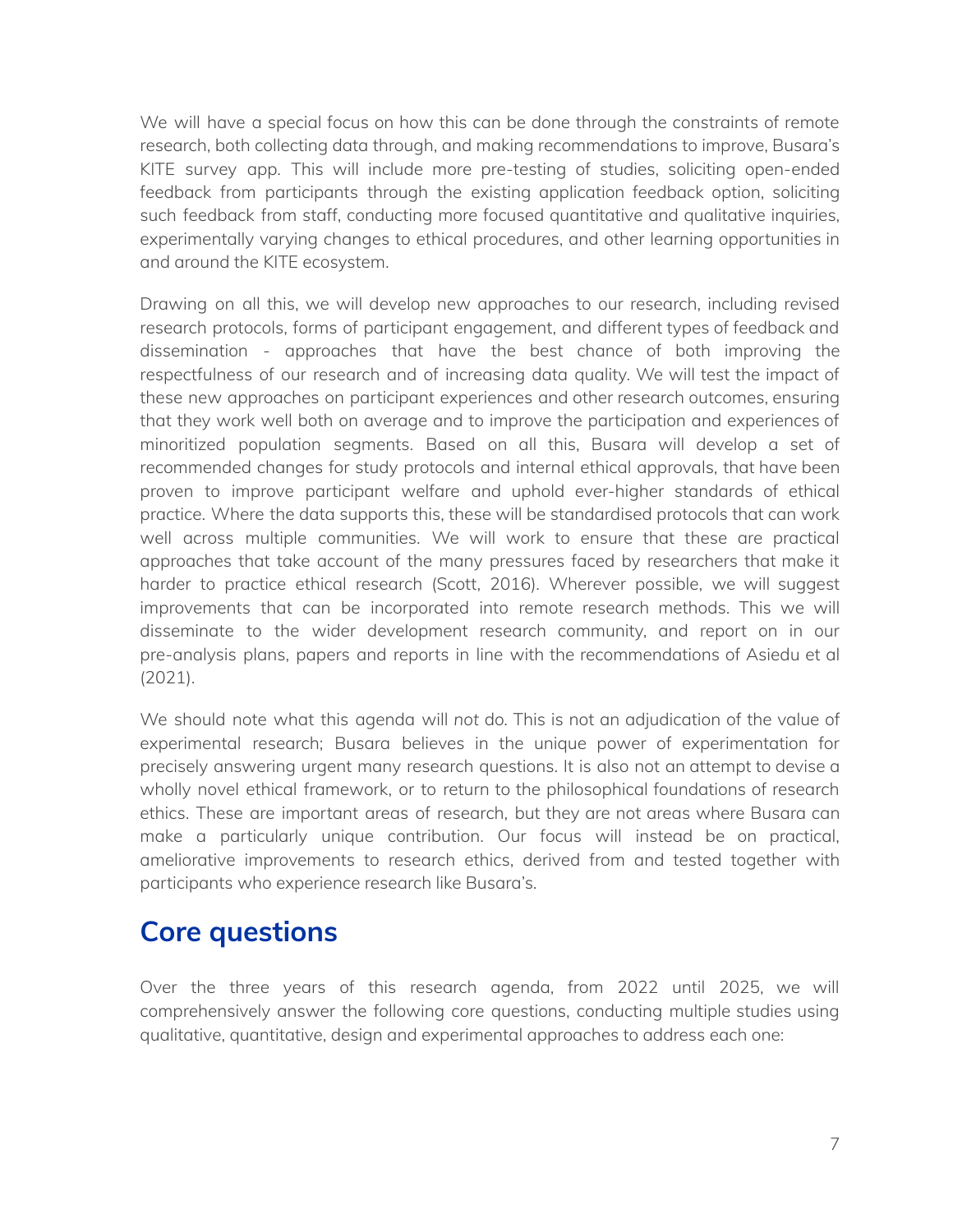- 1. What are the experiences, understandings and preferences of our research participants, including those who are most likely to be excluded from such conversations, when it comes to the respectfulness of our research?
- 2. How can we improve the experiences of research participants, including those who are most likely to be excluded from such conversations, better align with their understandings and incorporate their preferences into our research agenda in ways that make it more respectful of their dignity?
- 3. What combination of protocols, measures, systems and practices, including IRB processes, will ensure that we maintain those improvements across all of Busara's projects, including those employing remote research methods, and allow other research implementers to do the same?
- 4. What is the relationship between ethical practice and data quality?
- 5. How do the answers to these questions vary across gender, racial, national and economic groups?

#### **Global Debate:**

The conversation on research ethics and RCTs has received many contributions, but few if any feature the voices of research participants.

#### **Our contribution:**

We will understand participant preferences and develop protocols that align with what they want from us.

#### **Core research questions**

What are the experiences of our research participants? How can we improve them? How can we standardise this into best practice? How does it vary across groups?

#### **Research approach**

Mixed methods, beginning with lots of careful qualitative work and careful co-creation.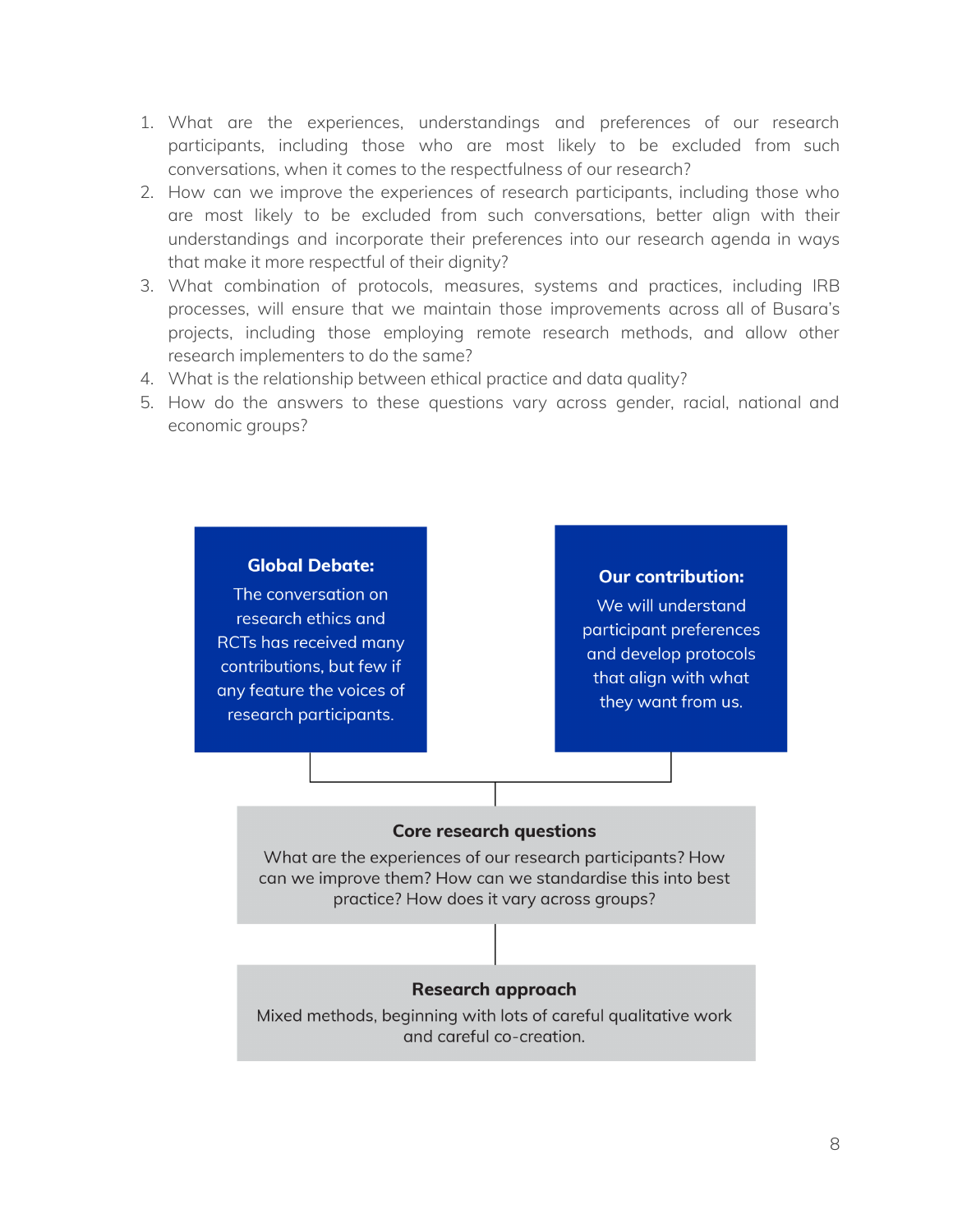## **Research approach**

In addressing these core questions, we will place a special emphasis on participatory and qualitative research methods, to ensure we are gaining a deep understanding of the many and varied experiences of different groups of research participants. Drawing on our deeper understanding, we will seek to co-create interventions and improvements with those participants. Only once we have developed high confidence that our ideas are founded in the complex lived experiences of our participants will we move towards quantitative research and experimental testing in order to verify which interventions have the greatest impact. Throughout our research, we will take care to include those who are otherwise less likely to have a chance to raise their voices, including women, those from racial and ethnic minorities (in ways that are attuned to the specific local experiences of those in Kenya and other countries of study), those from lower socio-economic statuses, and other groups that face oppression and marginalisation. In doing so, we will also try to be aware of who volunteers to participate in studies of research ethics, and deliberately seek out the views of those who may be underrepresented.

Initially therefore, to address core question one, you can expect from Busara qualitative and photovoice investigations of our participants' experiences. We will gather and share deeper participatory work on shared definitions of major research principles. You can expect qualitative, and later experimental, examinations of the value of feedback to participants, as well as their ranking of various suggested improvements to ethical research practice, as first answers to question two. And a whole lot more beyond that.

## **Conclusion**

Busara aims to advance and apply behavioral science in pursuit of poverty alleviation. Unethical research cannot yield the high quality data needed to achieve the alleviation of poverty - nor can it possibly be classed as good science. If a study cannot be done ethically, it should not go ahead. We cannot hope to pursue the uncertain pathway of doing good in the world through the means of research, if at the first hurdle we do harm. Yet these widely shared beliefs are much harder to put into practice than we might believe. Ethical practice easily lapses into a box-ticking exercise. Many of the ways researchers protect participants have little regard to the actual preferences of those participants, and are instead governed by far-off institutional review boards, following principles focused on and articulated by those in the Global North. When it comes to the specific debates about experimental research, neither the ethical critiques nor the responses to them feature the voices of the participants themselves.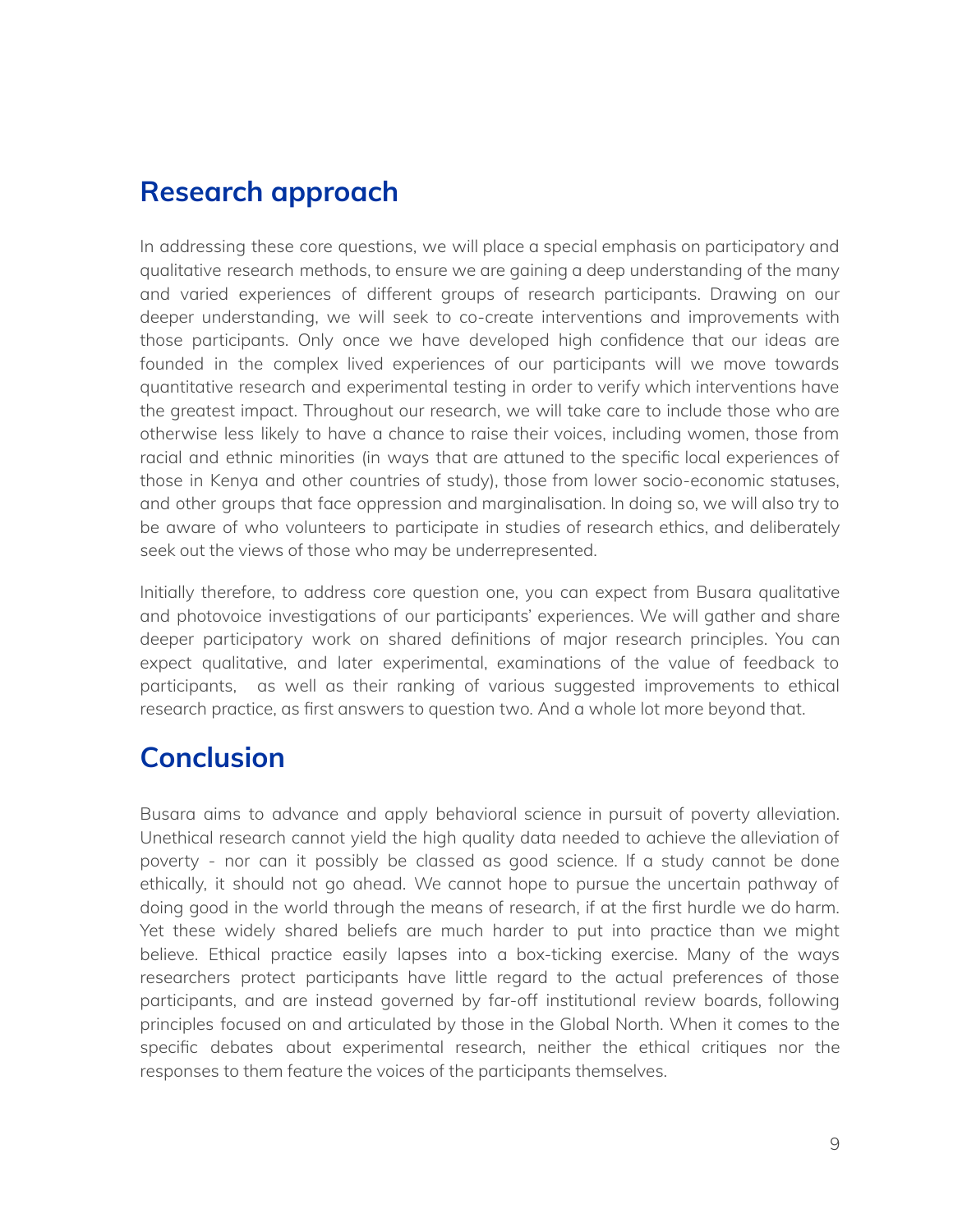We believe that ethical research can mean something different. We believe that research is ethical when it is done through a close and enduring partnership with the people who it seeks to serve. When researchers see the full dignity of those they interview, we might begin to get somewhere. It is this moral purpose that we hope this research agenda can serve, hand in hand with the moral urgency to produce high quality research in addressing issues of poverty. We hope that this will bring about a more just research ecosystem, better evidence, and wiser policies grounded in the evidence this yields, for everyone's benefit.

#### **Call for collaborators**

These are issues on which we welcome collaborators. If you have feedback on these papers, which are periodically updated, or if you are interested in discussing, supporting or participating in our research agenda on cross-cultural research, methods or research ethics, we'd love to hear from you. Please contact Anisha Singh on [anisha.singh@busaracenter.org](mailto:anisha.singh@busaracenter.org)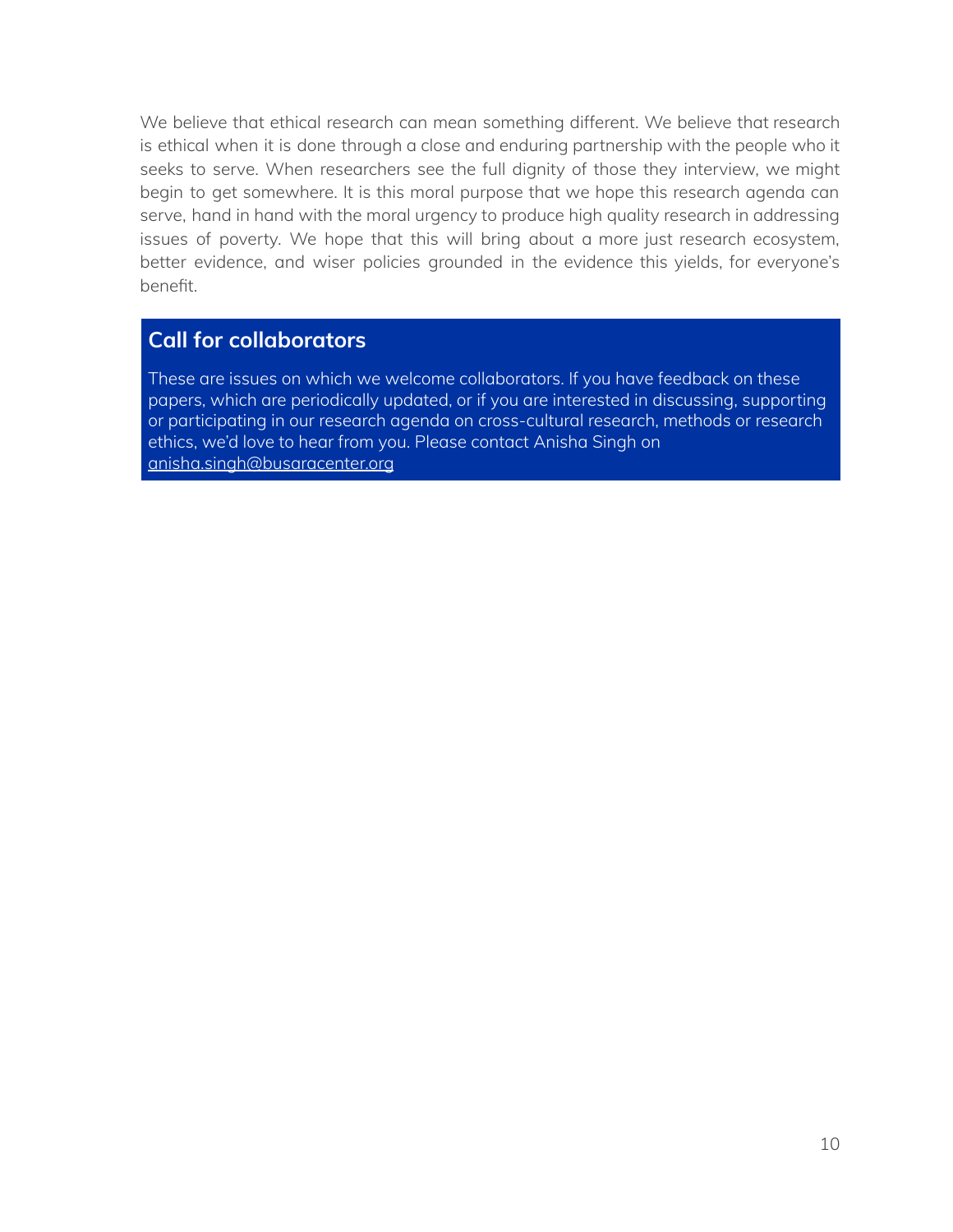# **References**

Amarante, V., Burger, R., Chelwa, G., Cockburn, J., Kassouf, A., McKay, A., & Zurbrigg, J. (2021). Underrepresentation of developing country researchers in development research. Applied Economics Letters, 0(0), 1–6. <https://doi.org/10.1080/13504851.2021.1965528>

Ampofo, A. A. (2016). Re-viewing Studies on Africa, #Black Lives Matter, and Envisioning the Future of African Studies. African Studies Review, 59(2), 7–29. <https://doi.org/10.1017/asr.2016.34>

Arnstein, S. R. (1969). A ladder of citizen participation. Journal of the American Institute of Planners, 35(4), 216–224. <https://doi.org/10.1080/01944366908977225>

Asiedu, E., Karlan, D., Lambon-Quayefio, M. P., & Udry, C. R. (2021). A Call for Structured Ethics Appendices in Social Science Papers. National Bureau of Economic Research. <https://www.nber.org/papers/w28393>

Barnett, C., & Camfield, L. (2016). Ethics in evaluation. Journal of Development Effectiveness, 8(4), 528–534. <https://doi.org/10.1080/19439342.2016.1244554>

Brown, N. (Ed.). (2019). Me Too Political Science (1st edition). Routledge.

Camfield, L., & Palmer-Jones, R. (2015). Ethics of Analysis and Publication in International Development. In Social Science Research Ethics for a Globalizing World. Routledge.

Cohn, E., & MacKay, D. P. (n.d.). Ethics of Field Experiments: A Bibliography. Douglas Paul MacKay, PhD. <https://dmackay.web.unc.edu/ethics-of-field-experiments-a-bibliography/>

Cornwall, A., & Jewkes, R. (1995). What is participatory research? Social Science & Medicine (1982), 41(12), 1667–1676. [https://doi.org/10.1016/0277-9536\(95\)00127-s](https://doi.org/10.1016/0277-9536(95)00127-s)

Cronin-Furman, K., & Lake, M. (2018). Ethics Abroad: Fieldwork in Fragile and Violent Contexts. PS: Political Science & Politics, 51(3), 607–614. <https://doi.org/10.1017/S1049096518000379>

Crow, G., Wiles, R., Heath, S., & Charles, V. (2006). Research Ethics and Data Quality: The Implications of Informed Consent. International Journal of Social Research Methodology, 9(2), 83–95. <https://doi.org/10.1080/13645570600595231>

Deaton, A., & Cartwright, N. (2018). Understanding and misunderstanding randomized controlled trials. Social Science & Medicine, 210, 2–21. <https://doi.org/10.1016/j.socscimed.2017.12.005>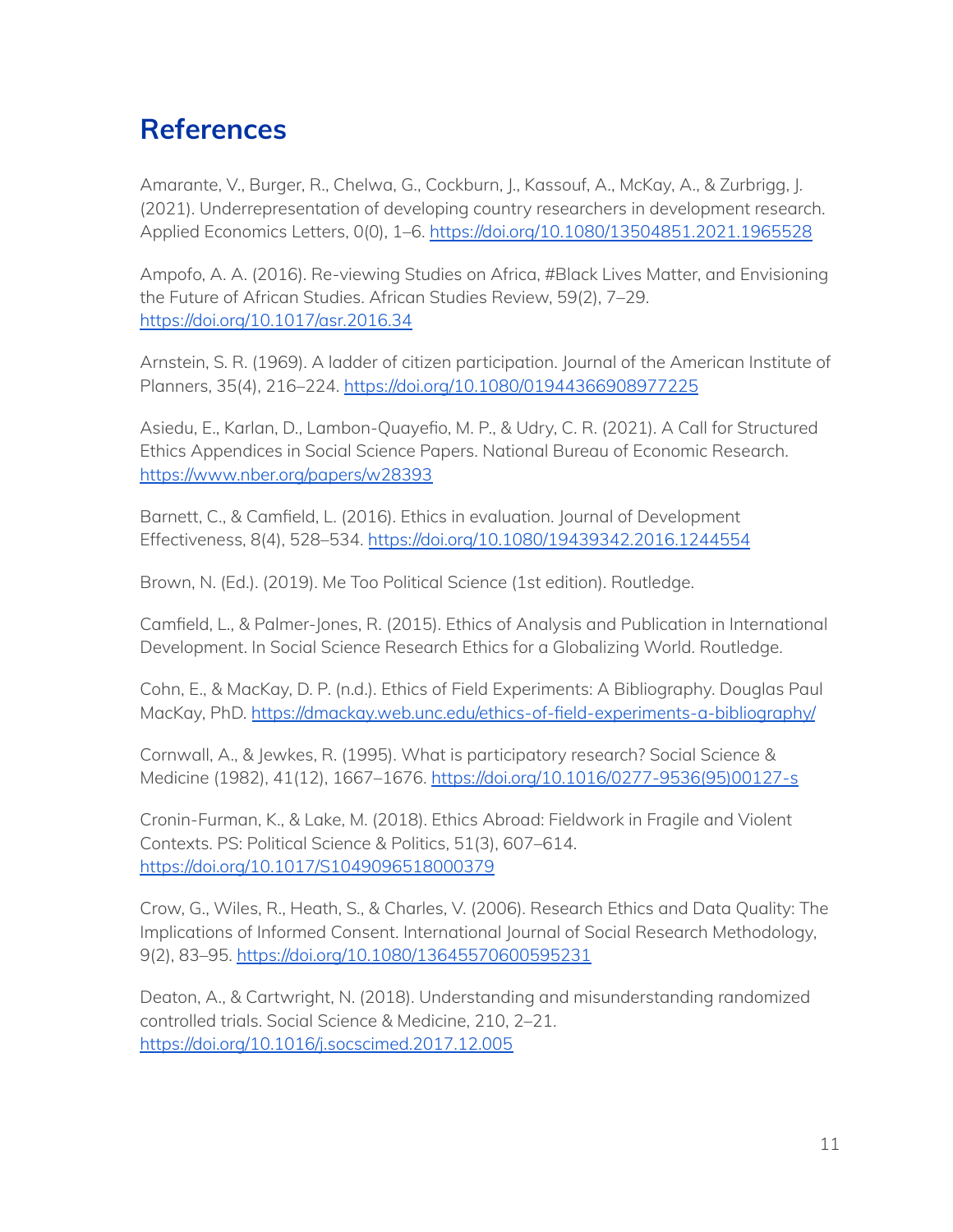DellaVigna, S., & Pope, D. (2018). Predicting experimental results: Who knows what? Journal of Political Economy, 126(6), 2410–2456. <https://doi.org/10.1086/699976>

DellaVigna, S., Pope, D., & Vivalt, E. (2019). Predict science to improve science. Science, 366(6464), 428–429. <https://doi.org/10.1126/science.aaz1704>

Desposato, S. (2014). Ethical Challenges and Some Solutions for Field Experiments. Working Paper. <http://www.desposato.org/ethicsfieldexperiments.pdf>

Duflo, E., & Banerjee, A. (2013). Poor Economics: Rethinking Poverty and the Ways to End it: rethinking poverty & the ways to end it. Random House, India.

Ethical conduct of randomized evaluations. (n.d.). The Abdul Latif Jameel Poverty Action Lab (J-PAL). Retrieved 8 February 2021, from <https://www.povertyactionlab.org/resource/ethical-conduct-randomized-evaluations>

Evans, D. (2021). Towards Improved and More Transparent Ethics in Randomised Controlled Trials in Development Social Science. Center For Global Development, Working paper.

[https://www.cgdev.org/publication/towards-improved-and-more-transparent-ethics-rand](https://www.cgdev.org/publication/towards-improved-and-more-transparent-ethics-randomised-controlled-trials-development) [omised-controlled-trials-development](https://www.cgdev.org/publication/towards-improved-and-more-transparent-ethics-randomised-controlled-trials-development)

Falk, A., & Heckman, J. J. (2009). Lab Experiments Are a Major Source of Knowledge in the Social Sciences. Science, 326(5952), 535–538. <https://doi.org/10.1126/science.1168244>

Fujii, L. A. (2012). Research Ethics 101: Dilemmas and Responsibilities. PS: Political Science & Politics, 45(4), 717-723. <https://doi.org/10.1017/S1049096512000819>

Gikonyo, C., Bejon, P., Marsh, V., & Molyneux, S. (2008). Taking social relationships seriously: Lessons learned from the informed consent practices of a vaccine trial on the Kenyan Coast. Social Science & Medicine, 67(5), 708–720. <https://doi.org/10.1016/j.socscimed.2008.02.003>

Glennerster, R., & Powers, S. (2016). Balancing risk and benefit: Ethical tradeoffs in running randomized evaluations. The Oxford Handbook of Professional Economic Ethics. Oxford University Press, Oxford.

Goncharenko, G. (2021). In the spotlight: Rethinking NGO accountability in the #MeToo era. Critical Perspectives on Accounting, 102308. <https://doi.org/10.1016/j.cpa.2021.102308>

Groves Williams, L. (2016). Ethics in international development evaluation and research: What is the problem, why does it matter and what can we do about it? Journal of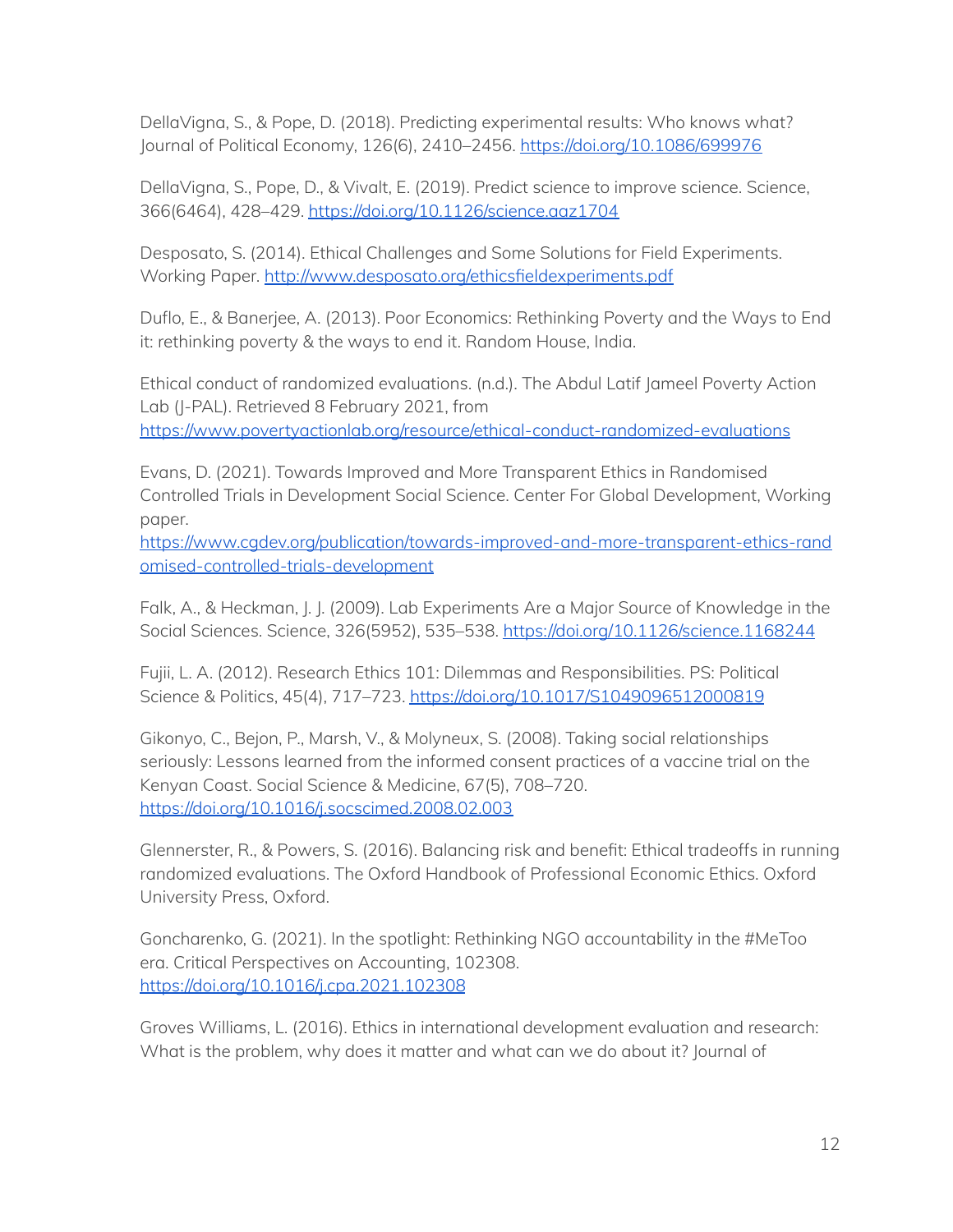Development Effectiveness, 8(4), 535–552. <https://doi.org/10.1080/19439342.2016.1244700>

Hensen, B., Mackworth-Young, C. R. S., Simwinga, M., Abdelmagid, N., Banda, J., Mavodza, C., Doyle, A. M., Bonell, C., & Weiss, H. A. (2021). Remote data collection for public health research in a COVID-19 era: Ethical implications, challenges and opportunities. Health Policy and Planning, 36(3), 360–368. <https://doi.org/10.1093/heapol/czaa158>

Herington, J., & Tanona, S. (2020). The Social Risks of Science. Hastings Center Report, 50(6), 27–38. <https://doi.org/10.1002/hast.1196>

Hoffmann, N. (2020). Involuntary experiments in former colonies: The case for a moratorium. World Development, 127, 104805. <https://doi.org/10.1016/j.worlddev.2019.104805>

Humphreys, M. (2020, December 30). How to make field experiments more ethical. Washington Post.

[https://www.washingtonpost.com/news/monkey-cage/wp/2014/11/02/how-to-make-field](https://www.washingtonpost.com/news/monkey-cage/wp/2014/11/02/how-to-make-field-experiments-more-ethical/) [-experiments-more-ethical/](https://www.washingtonpost.com/news/monkey-cage/wp/2014/11/02/how-to-make-field-experiments-more-ethical/)

Kaplan, L., Kuhnt, J., & Steinert, J. I. (2020). Do no harm? Field research in the Global South: Ethical challenges faced by research staff. World Development, 127, 104810. <https://doi.org/10.1016/j.worlddev.2019.104810>

Murray, C. J., Evans, D. B., Acharya, A., & Baltussen, R. M. (2000). Development of WHO guidelines on generalized cost-effectiveness analysis. Health Economics, 9(3), 235–251. [https://doi.org/10.1002/\(sici\)1099-1050\(200004\)9:3%3C235::aid-hec502%3E3.0.co;2-o](https://doi.org/10.1002/(sici)1099-1050(200004)9:3%3C235::aid-hec502%3E3.0.co;2-o)

National Commission for the Protection of Human Subjects of Biomedical and Behavioral Research (1978). The Belmont Report: Ethical Principles and Guidelines for the Protection of Human Subjects of Research. Health and Human Services. <https://www.hhs.gov/ohrp/regulations-and-policy/belmont-report/index.html>

O'Flynn, P., Barnett, C., & Camfield, L. (2016). Assessing contrasting strategies for ensuring ethical practice within evaluation: Institutional review boards and professionalisation. Journal of Development Effectiveness, 8(4), 561–568. <https://doi.org/10.1080/19439342.2016.1242643>

Pailey, R. N. (2020). De-centring the 'White Gaze' of Development. Development and Change, 51(3), 729–745. <https://doi.org/10.1111/dech.12550>

Pritchett, L. (2018). The Debate about RCTs in Development is Over: We Won. They Lost. Presentation at the Development Research Institute, New York University.